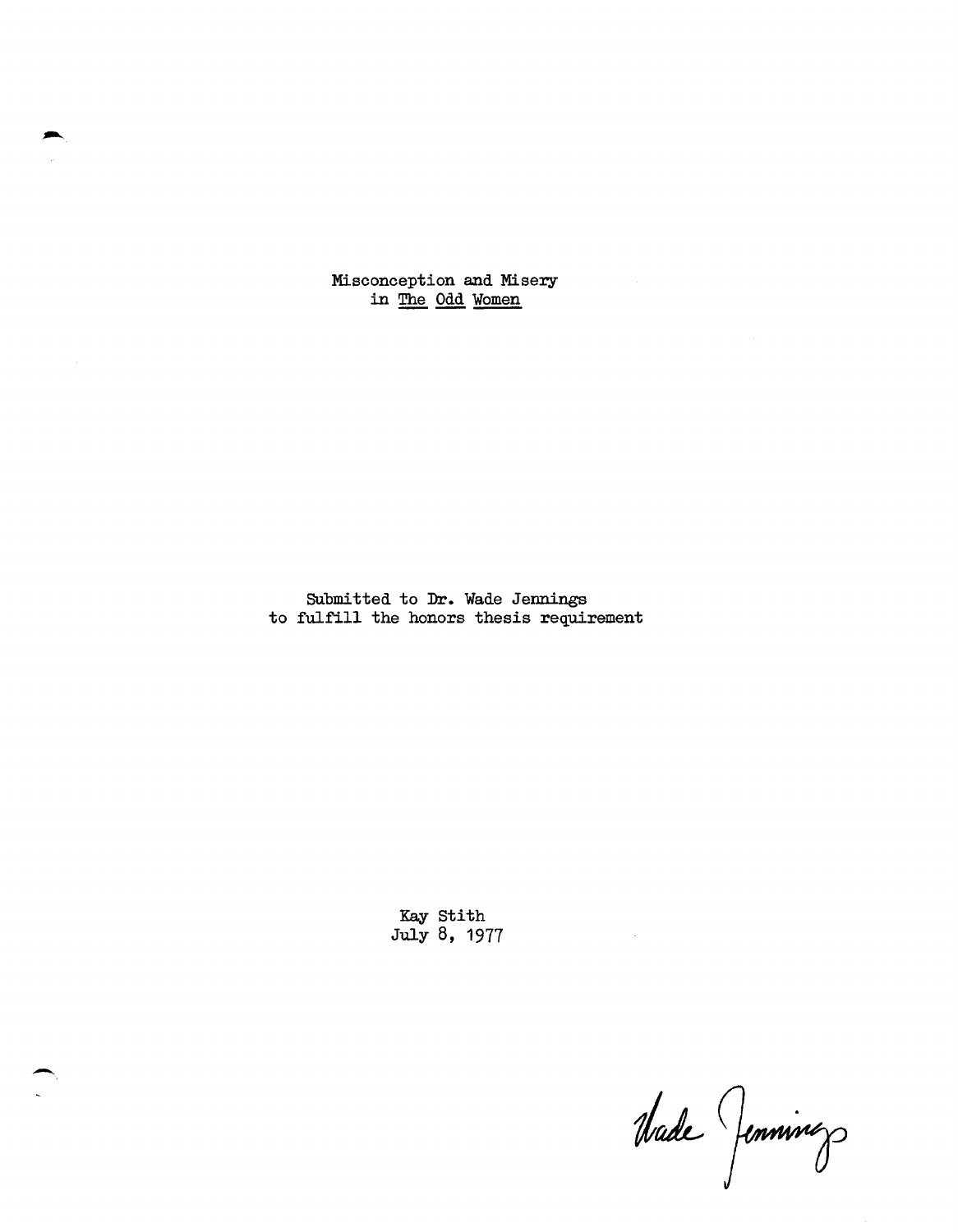$\mathfrak{S}_0 \langle \mathfrak{g} \rangle$ The  $\leq$  $\int_{\mathbb{R}^{n}}\int_{\mathbb{R}^{n}}\rho$  $e^{i \cdot t}$  $\bullet$  2.4 Kay stith July 8, 1977 1977 ,  $\lesssim$  76

-

-

## Misconception and Misery

in The Odd Women

Though man is presented in the works of George Gissing as ever subject to the brute forces of society"<sup>1</sup> and to "aspirations blighted by circumstance," he is also seen as the cause of his own misery as he applies his theories and illusions about life regardless of the reality experience presents to him. The middle-class Victorian society pictured in The Odd Women has institutionalized its own illusions in the "home and hearth" concept of marriage and punishes its members who fail to live up to that ideal. Not only would Gissing have the reader see that "men and women . . . are trapped" and that" there is now way out of the  $trap''$ <sup>3</sup> because of the "miserable disorder" of the "social state, $''^{4}$  but he also shows us the unhappiness people cause themselves by living by an idealism that is unable to compromise with reality. Characters seek to live by absolutes in a world governed by circumstance and chance. Both society and its members refuse to admit the failure of the ideal, for to do so would shake the very foundations of their lives. This misery caused by man's and society's misconceptions is illustrated in The Odd Women by the institution of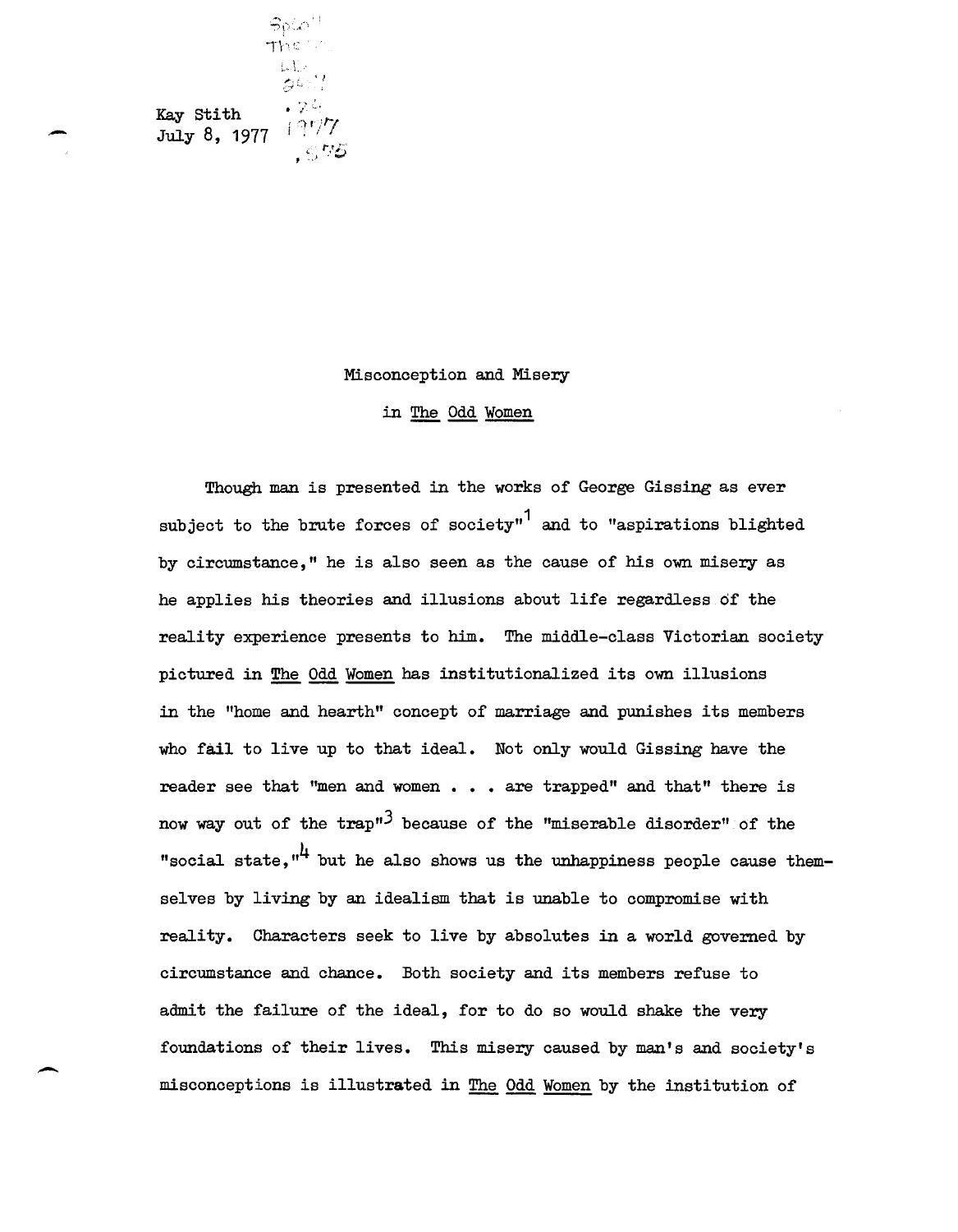marriage, particulary in the Widdowsons' and Rhoda Nunn and Everard Barfoot's approaches to it.

-

-

In considering the Victorian ideal of marriage and the home, we must remember, as John Raleigh points out, that this only middleclass morality. "Above and below, in the reletively small aristocracy and in the immense lower class, the puritanical code did not prevail. $n^5$ However, for the middle-class characters in The Odd Women, and almost all the characters are in that class, the prevailing concept of marriage was aptly expressed by the old king in Tennyson's The Princess:

> Man for the field and woman for the hearth; Man for the sword and for the needle she: Man with the head and woman with the heart: Man to command and woman to obey; All else confusion.<sup>6</sup>

The roles of men and women were clearly delineated. The woman was to "a priestess dedicated to preserving the home as a refuge from the abrasive outside world"<sup>7</sup>; the man, as Widdowson so simply sees it, was to be the wife's "benefactor, her providence" (p. 153), amusing the frail, forever child-like creature and keeping her out of mischief (p. 236). The contrast between the ideal and reality, however, is evidenced in the novel by the presentation of the theory's two major flaws. The concept assumes that every woman will find a husband and takes no account of the "odd women," women whose situation is illustrated in the lives of Virginia and Alice Madden, women who have no mates and whose plight is not only in their poverty but also in their extreme loneliness and in the lack of self-respect that is a result of there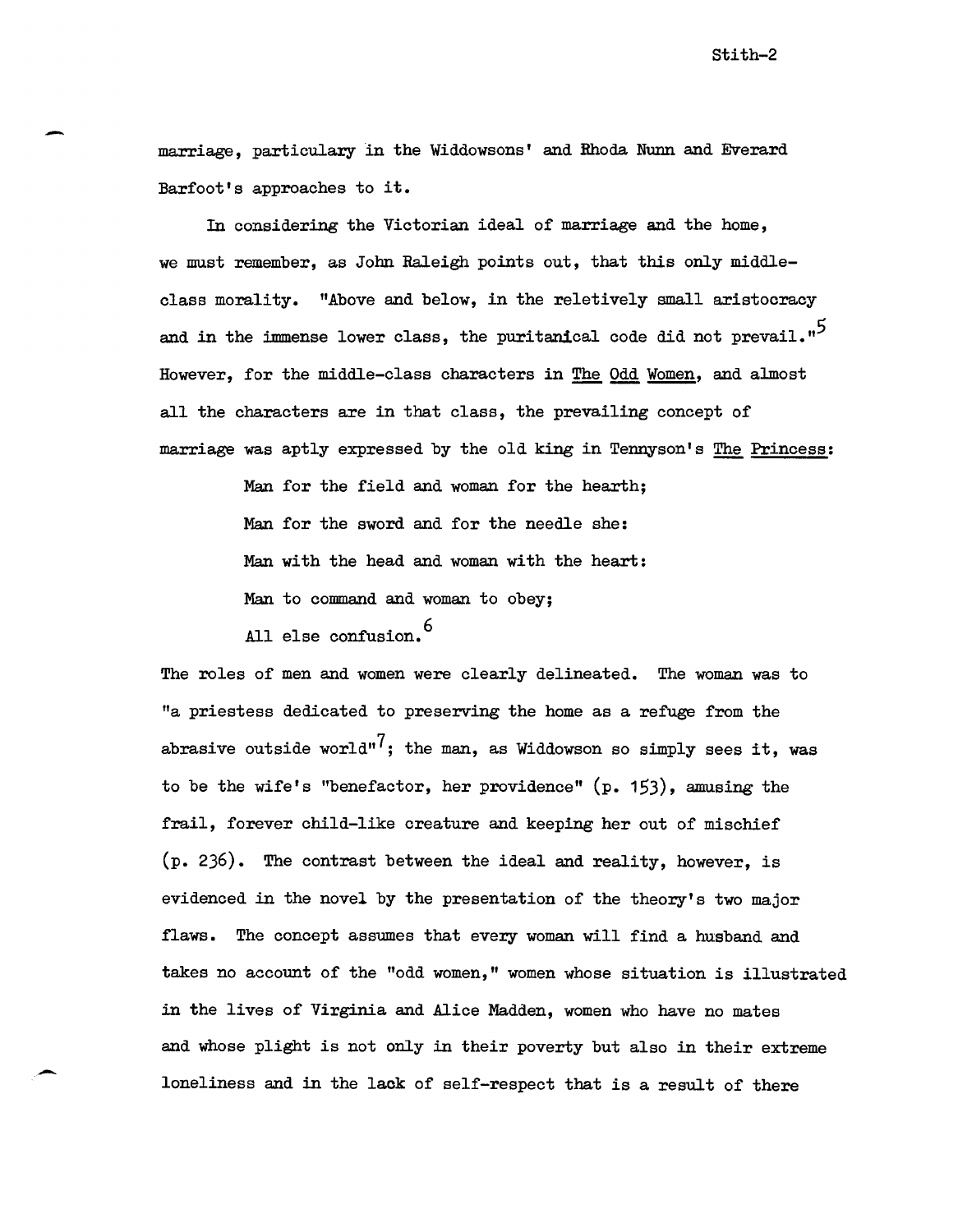being no place for them in their world. The harmful illusions rising from theory become even more clear when the fate of wives, such as Monica Widdowson, is examined. Even the least willful woman cannot find contentment under a lord and master.

-

-

Though few of its members live up to the ideal, society punishes those who acknowledge their failure. As Widdowson tells his wife, people have "no right to be miserable," for the knowledge that they are doing their duty ought "to keep them cheerful" (p. 172). Failing to live up to the ideal in itself produces msiery for the individual; the married couple feel they have failed because their home in not an idyllic refuge, and the spinster feels useless because she is an alien in her own world. Society's members serve to punish those who open deviate from convention by closing "decent" homes to the rebels. Even minor infractions of the courtship ritual, such as Monica and Widdowson's making each other's acquaintance with a proper introduction, create embarrassing problems. As Monica tells her future husband, they have gone "against the ordinary rule," and people will make them "suffer for it" (p. 75). Finally, society cannot allow its ideals to be questioned, nor can the individual examine his own si tuation without upsetting the "order of the world" and flinging "all ideas of religion and morality into wildest confusion" (p. 239). Thus, the institutionalized ideal causes misery for the individual in his relationship to himself, to his neighbors, and to society as a whole.

The first chapter of The Odd Women illustrates the conflict of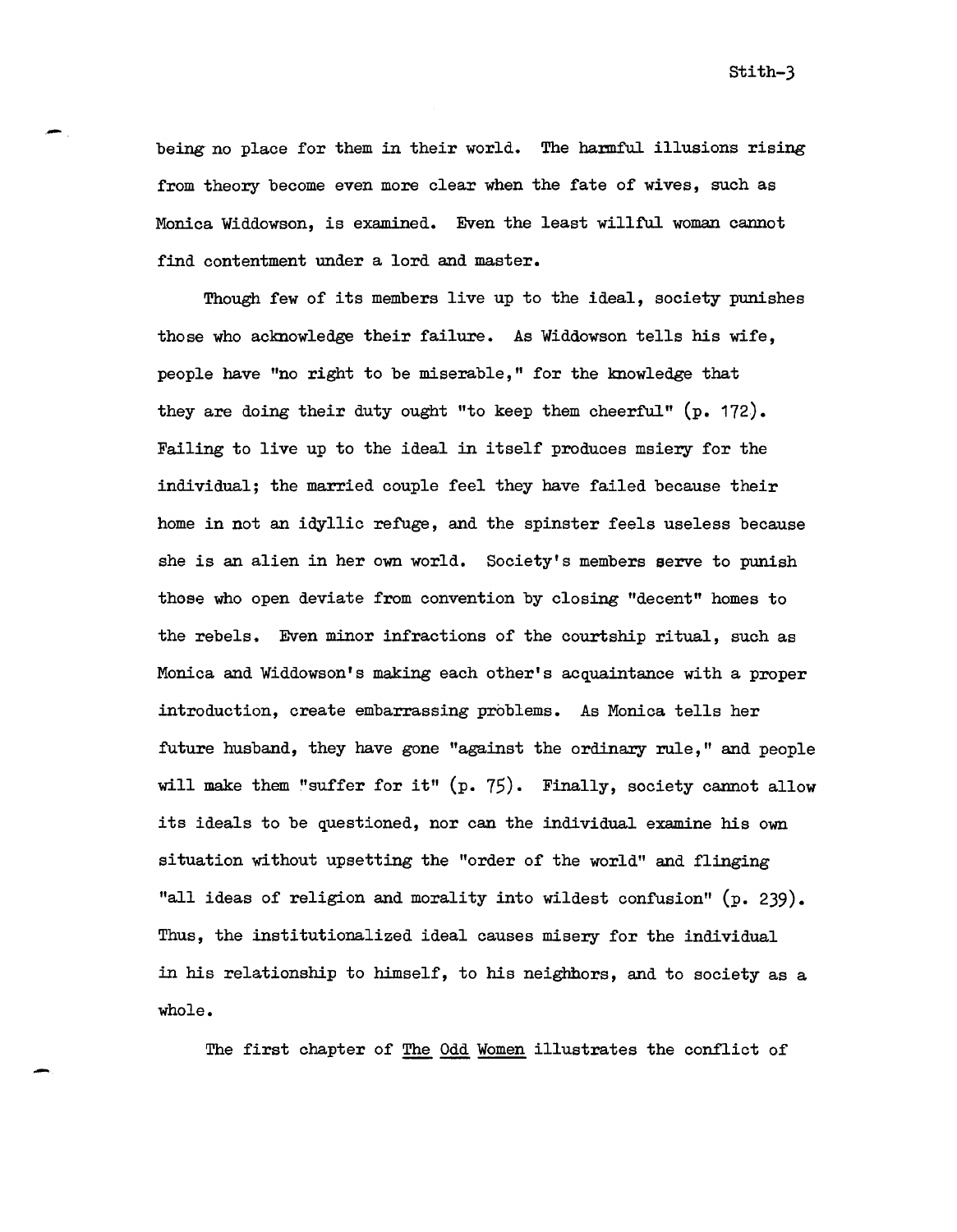stith-4

the ideal with reality in the situation of the Madden family. Dr. Madden firmly believes in the traditional concept of men and women; he never bothered his wife with matters such as money because the "home must be guarded against sordid cares to the last possible moment" (p. 2). Yet the author tells the reader that Mrs. Madden knew but "little repose" and was beset with "secret anxieties" which along with the bearing of six daughters, her only function "in this wonderful world," contributed to her early death. Dr. Madden's ideal tells him it is man's nature to " grapple with the world'"  $(p. 1)$ , but the reader sees that the "dreamy" doctor is incapable of shepherding his fold, for "from the contact of coarse actualities his nature shrank"  $(p. 2)$ . He rears his daughters to be "English ladies of the familar type," and it's not wi thin his sphere of reference to consider that his daughters should have a practical education  $(p, 3)$ . Though the ideal has little to do with his experience or his position in society, he clings tenaciously to its precepts: for his "hopes for the race were inseparable from a maintenance of morals and conventions such as the average man assumes in his estimate of women" (p. 3).

Thus Dr. Madden's education of his daughters totally misprepares them for real life. They have been taught the Victorian ideal of woman's fragility and dependence on a man, yet they are unsuitable for marriage. Without social position or exceptional beauty, few girls will be sought in marriage by a middle-class man. Alice and Virginia become victims of society--members of the "ragged regiment"  $(p. 52)$  Rhoda Num terms the "odd women," who are condemned to degraded lives of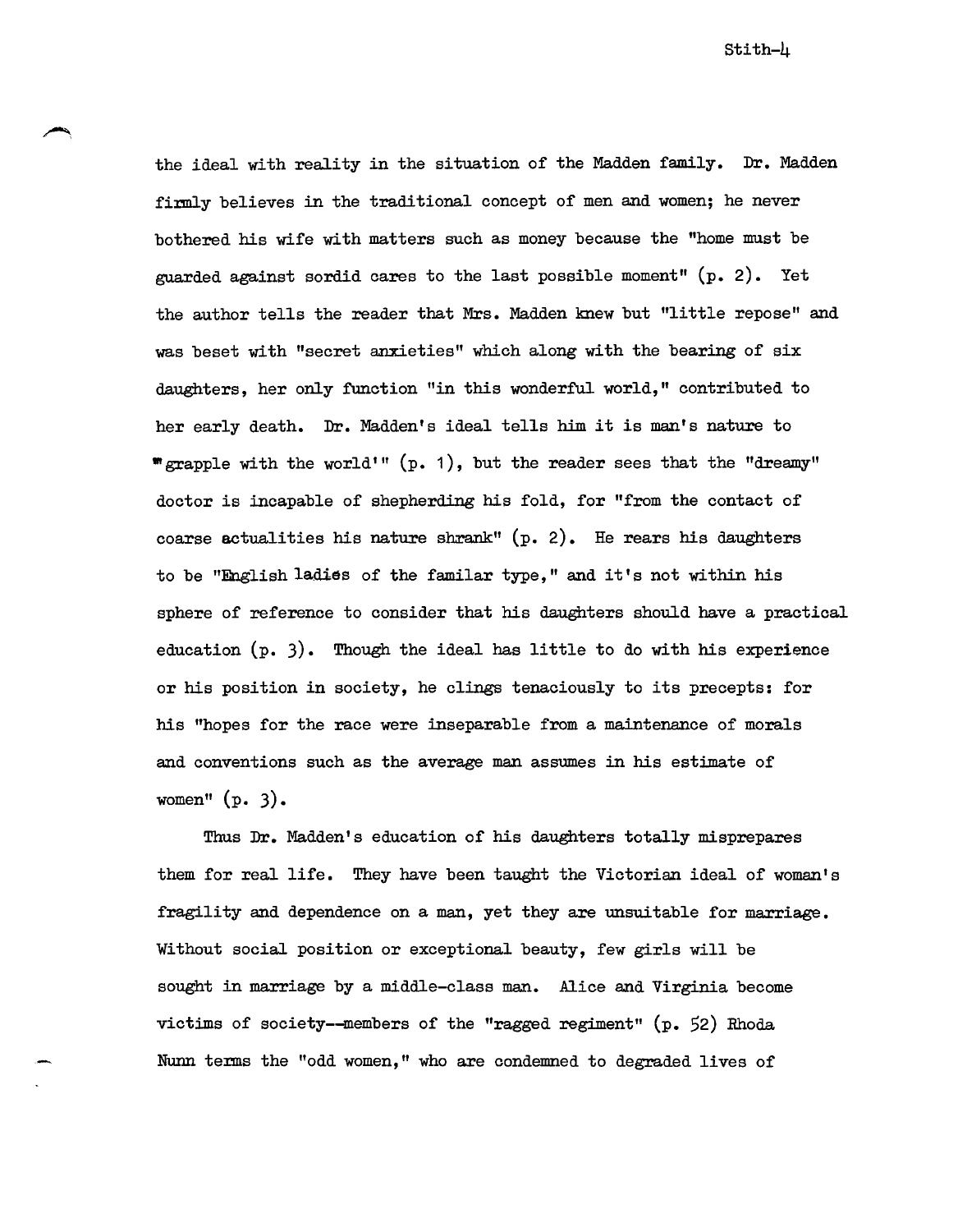poverty, loneliness, and uselessness. And Monica, the youngest who has "no aptitude for anything but being a pretty, cheerful, engaging girl, much dependent on the love and gentleness of those about her"  $(p. 11)$ , is so "frightened" by the example of her sisters' lives that she vows she would rather kill herself than live like that. She therefore enters into an unsuitable marriage that eventually causes her death.

-

MOnica's marriage is doomed to failure not only because of her husband's nature, but also because of her own misconceptions about herself, about Widdowson, and about marriage itself. First of all, Monica fails to understand her own nature. Her guardians raised her to be "half-lady, half-shopgirl" (p. 107), and her experiences with the lower class horrify her as much as the lives of her spinster sistera She desperately seeks an escape and the "extraordinary" (p. 68) meeting with Widdowson provides her with an opportunity. Believing herself capable of marrying for a comfortable home, she suppresses her romantic tendencies ignoring her disappointment that Widdowson's letters do not "enchant" her nor that his personal appearance doesn't excite envy among her acquaintances (pp. 67-68). And even though she cries dolefully an hour before the wedding, she prides herself on her practicality.

MOnica's misconception of herself is closely related to her mistaken notions of her husband and of marriage. Though she believes herself giving up some of her pre-conceived ideas of love in marriage, she still envisions her life as a wife in an unrealistic way. In addition to the freedom from money worries marriage will bring,MOnica imagines herself in her social position as Widdowson's wife. Even though the reticent nature of Widdowson has been clear from the beginning, she still secretly hoped "that more than

Stith-5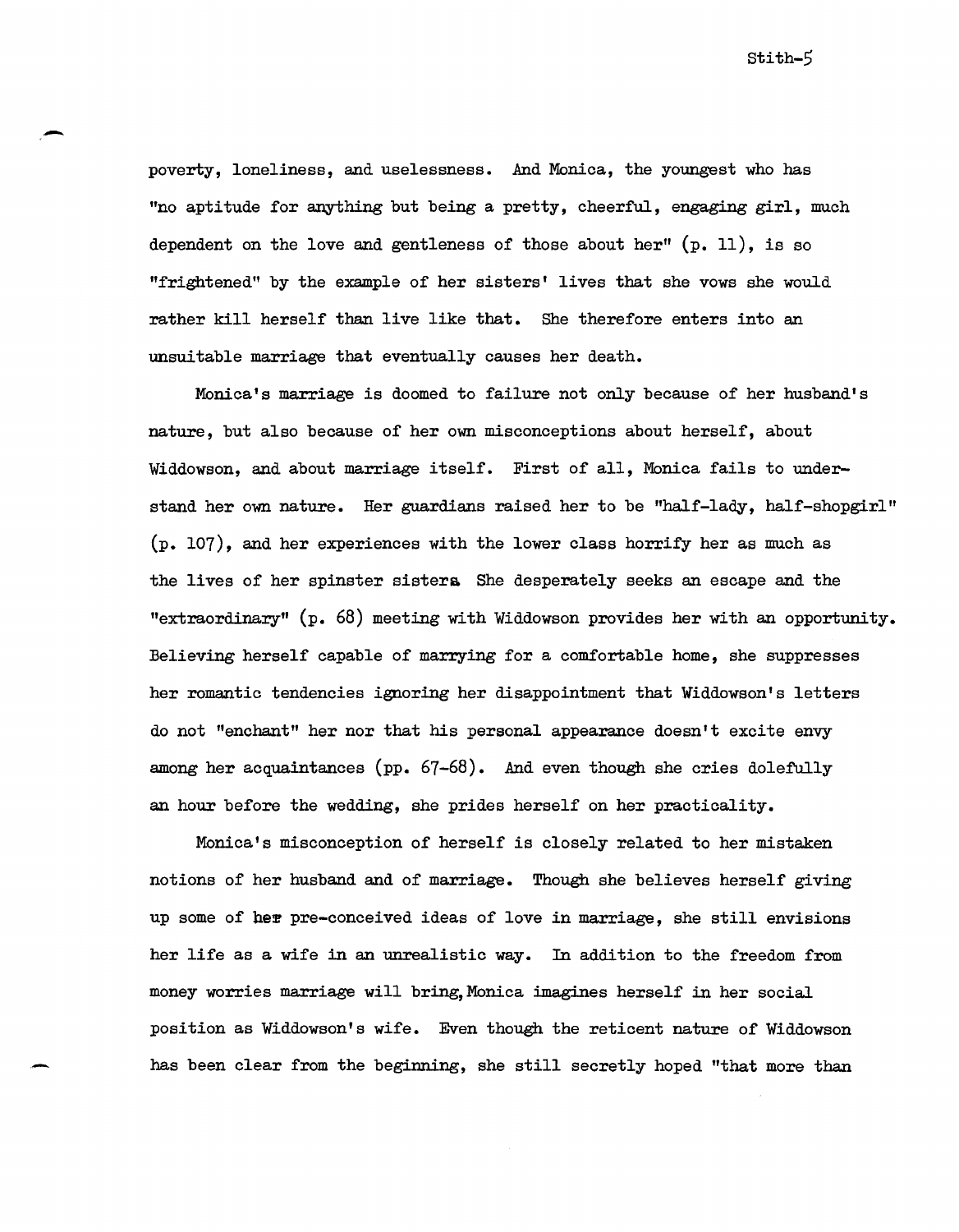a glimpse" of Mrs. Luke Widdowson's "gorgeous world might some day be vouchsafed to her" (p. 121). Her ignoring of Widdowson's characteristics that do not fit into Monica's plans is apparent throughout their courtship. During their second meeting, for example, Widdowson tells her that he keeps to himself so much that those who know him consider him "surly and unsociable"  $(p. \; \mu)$  and indicates that he is so conservative he disapproves of her "knowledge of London transit"  $(p, 46)$ . And following this, he keeps a careful watch on her lodgings. In each subsequent encounter Widdowson gives further demonstration of his extreme jealousy, his belief in the child-like nature of women, and his misanthropy. Yet Monica persists in believing that she will "live exactly the life" she "pleases" (p. Ill), even though there is no experience upon which to base this assumption.

-

MOnica has even less evidence upon which to base her theories about marriage. When Mildred Vesper suggests to her that "married life is no easy thing even when people are well matched" and that she has "heard the most dreadful stories of quarreling and all sorts of unhappiness" between married people, Monica is insulted  $(p. 111)$ . She imagines a busy, exciting social life, and has no idea of the boredom of middle-class marriage. When Rhoda Nunn speaks of thts idleness, MOnica, in her innocence, protests "earnestly" (p. 37). However, when we first see the married Monica in a chapter ironically entitled "The Joys of Home Life," Widdowson has put her into an unvarying "daily routine" (p. 152) which is incompatible with Monica's nature and her theories about marriage. Though the sensitivities of the time in which Gissing wrote would not permit a full discussion of the sexual matters, Monica's ignorance about the "wretchedness" of sleeping every night with a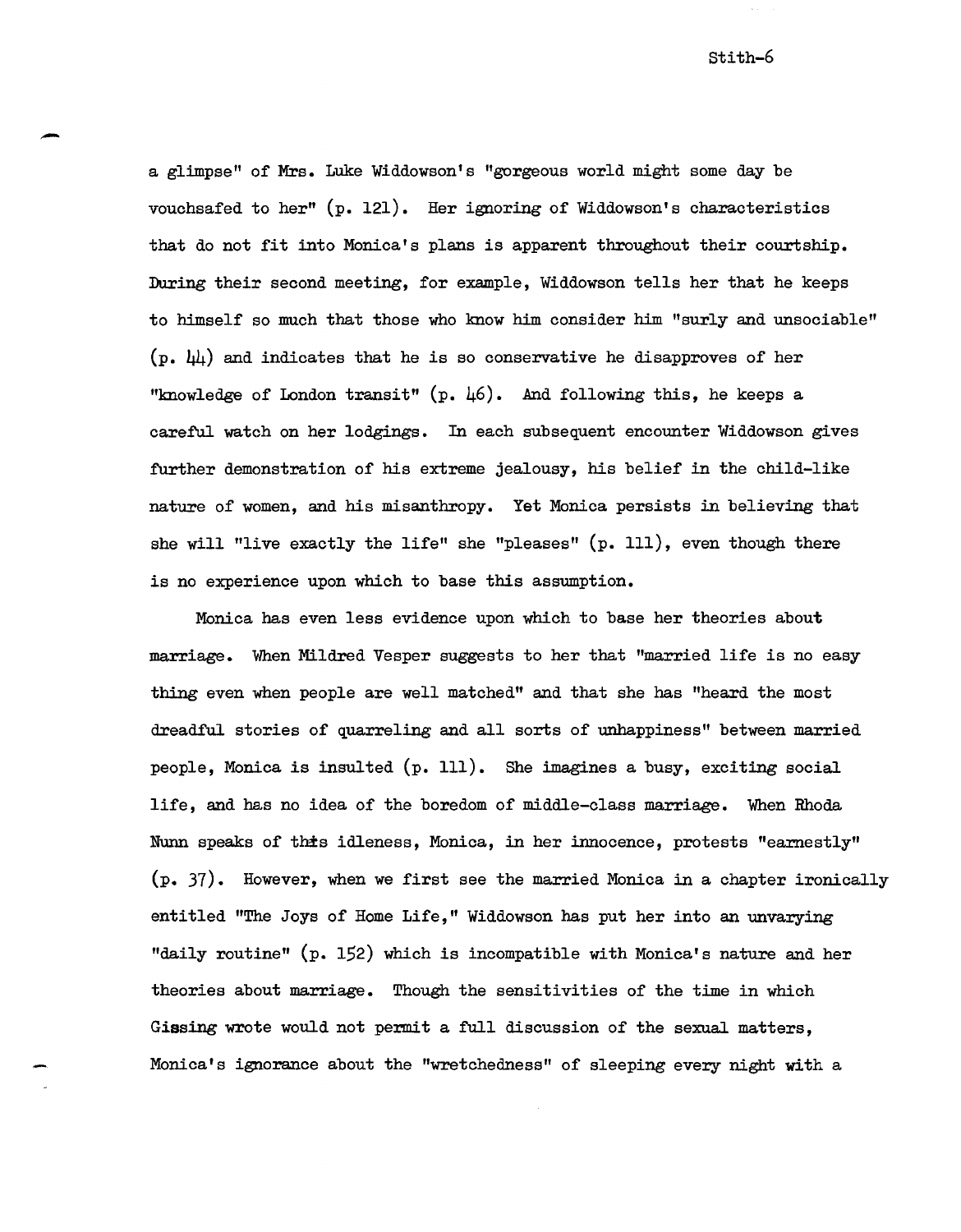man she grows to despise (p. 201) is a major factor in producing her miserable marriage. The practical factors of finance and position do not counterbalance the emotional strain of her growing sense of the "dishonor" involved with living with a man she does not love--"a dishonor glorified by social precepts, enforced under dread penalties" (p. 202).

As Monica's more conventional theories about marriage become threatened by her unhappiness, she seeks other ideals by which to live. Her contact with Rhoda Nunn encourages her to blend the ideas of imancipation, which she at best only half understands, with her own suppressed romantic tendencies. When she meets Bevis, she romanticizes the rather shallow young man since that side of her nature has been starved. In addition, her infatuation with Bevis enables her to reassert her former views of marriage--the traditional ideal of woman wasn't wrong; she could love a man "with heart and soul, could make his will her absolute law, could live on his smile, could devote herself to his interests." Her confusing ideas about  $\mathbf{i}_k^{\prime}$  dependence in marriage only meant the "freedom to love" (p. 222). Monica is still convinced she knows herself, but her movement into the extreme romantic position fails just as surely as the "practical" extreme did.

When Bevis fails to live up to her romantic ideal just as her husband did to her marriage concept, Monica falls back even harder on the "old faiths." Society's ideals, however, can offer her no consolation; they only serve to drive her deeper into despair for they label her "a sinner, stubborn in impenitence" (p. 306), an evil woman who betrayed her life's purpose. The "poor little girl" in her attempts to deal with life failed miserably. Her misconceptions about her own nature, about Widdowson, and about marriage

.- ,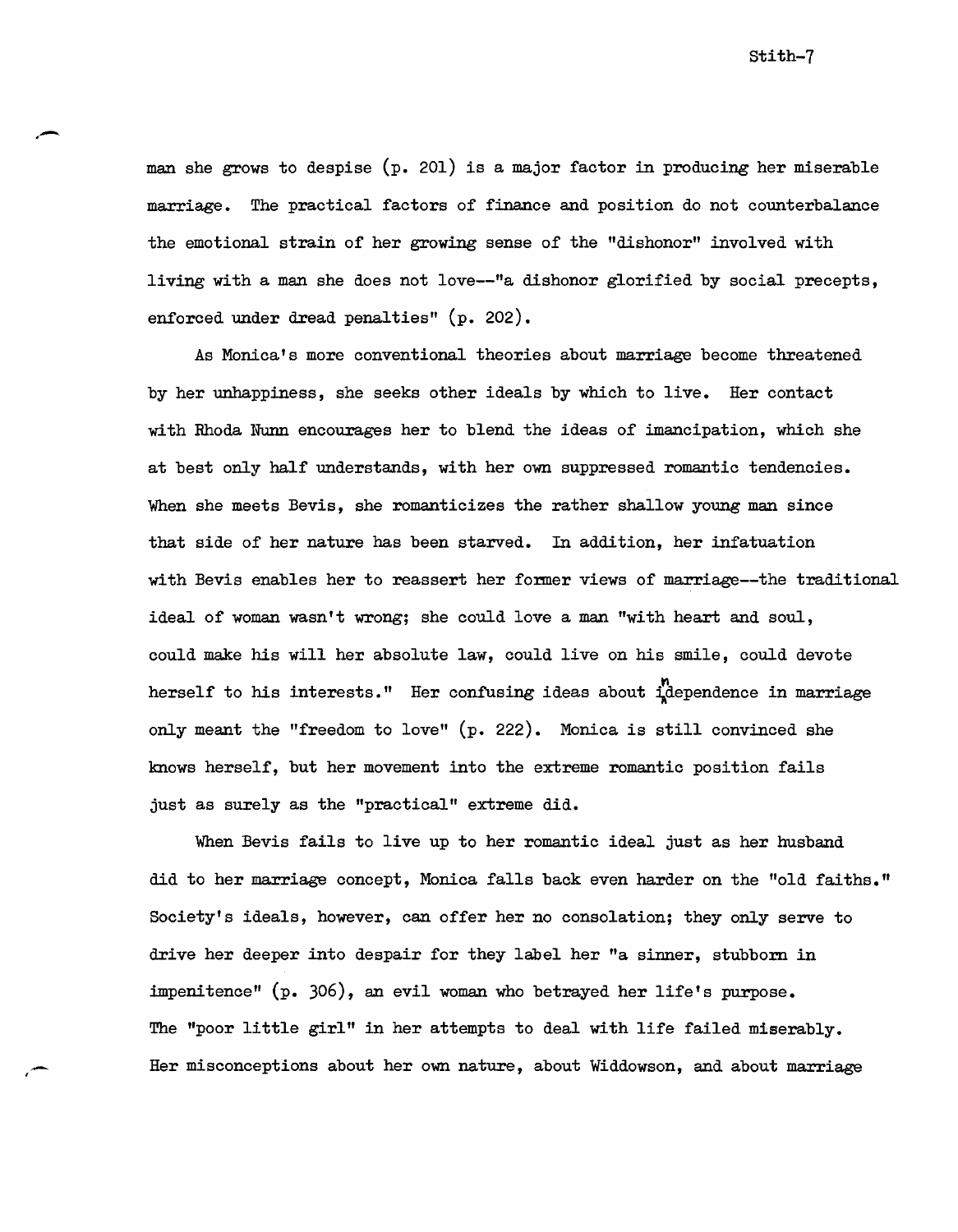stith-B

along with her confused attempt to deal with Dr. Madden's and Rhoda Nunn' s theories about women doomed her to failure.

Widdowson, like Monica, deals with the world in terms of theories that refuse to compromise with reality. He, too, has misconceptions about his own nature, about MOnica, and about marriage. He is a man of "essentially middle-class sensibilities" with a "small knowledge of the world" (p. 236), who had spent most of his life as a clerk with no hope of bettering his position  $(p. 43)$ . The sudden inheritance of money from his brother gives him a new independence that disorients him and takes him into a world for which he is ill-prepared. His one wish in life had been to have a house which would be his refuge from the world with his sole companion, his beloved child-wife (p. 73)--the middle-class ideal of the "blessedness" of the home (p. 236). He marries Monica because he imagines her to be a "docile" girl whom he could conform to his will. Before his marriage, it never occurs to Widdowson that "a wife remains an individual, with rights and obligations independent of her wifely condition . . .; he took for granted that it was his to direct, hers to be guided" (p. 152).

Before the actual day-to-day experience of marriage, Widdowson had no difficulty in dealing with threats to his theories of marriage; he simply refused to believe them. When Mrs. Luke Widdowson tries to point out to him that spinsters are not cheerful doing their duties and would "simply" jump at marrying a man with money to save them from "horrors," Widdowson's answer is quite simple when he states, "Excuse me if I say that I don't believe it"  $(p. 119)$ . He finds, however, that "intimacy with Monica... greated affected his views,  $\ldots$  chiefly by disturbing them; no firmer ground offered itself to his threading when he perforce admitted that former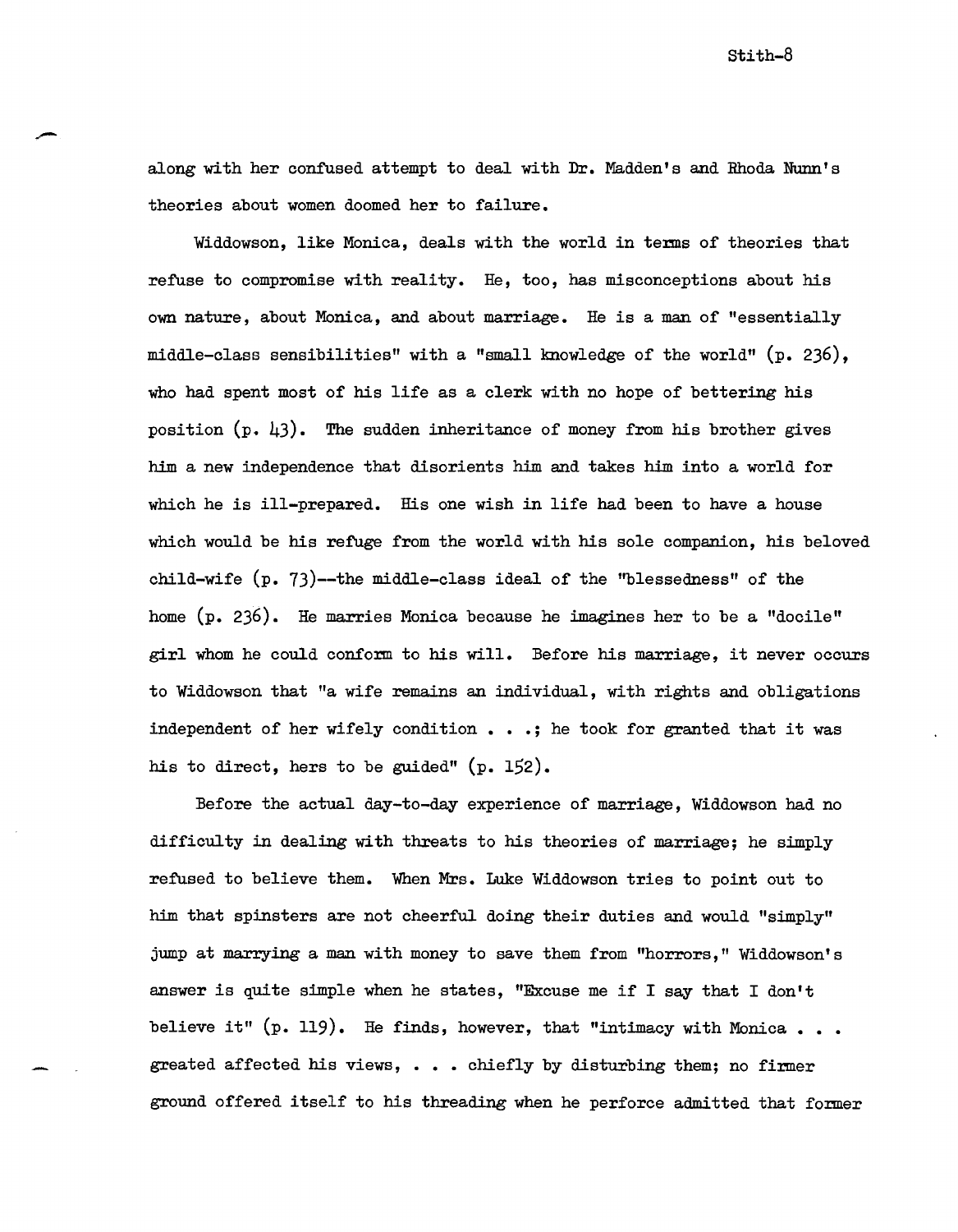standpoint was every day assailed by some uncontestable piece of evidence." His discovery that women have "individual characters" astonishes him, but it is impossible for him to go one step further and regard Monica "simply as a human being." So Widdowson decides to pay "more attention to the hints  $\ldots$  afforded him by his reading" (pp. 236-237). His attitude toward Monica, which prevents him from dealing with the reality of marriage, seems to have been shaped by his reading the sentiments expressed by popular authors, for, as Gissing tells us, "a man with small knowledge of the world is impressed by dicta" of books. One of the reasons he decides his wife has betrayed him with another man is that he is jealous and "he had read somewhere that a persistently jealous husband may not improbably end by irritating an innocent wife into affording real ground for jealousy" (p. 236).

Though for a short time, after a meeting with a bar-maid and musing as to the true criteria he wanted in an ideal wife, Widdowson considers that marriage had always seemed to him very simple, and yet "how far from simple he had found it"  $(p. 239)$ . But Widdowson cannot consider these radical ideas for they would disturb his theories which are, for him, the foundation of all civilization. So rather than judging his ideals by experience, he fits his life into his illusions. And when his life fails to live up to the ideals, he considers that he has failed as a man. He retreats further into his books and away from the chaos of reality, becoming prematurely old as a result of the conflict.

Neither Monica nor Widdowson is able to compromise ideal with reality, or to learn from experience. Their own misconceptions, along with society's enforcement of its ideals, finally destroy them.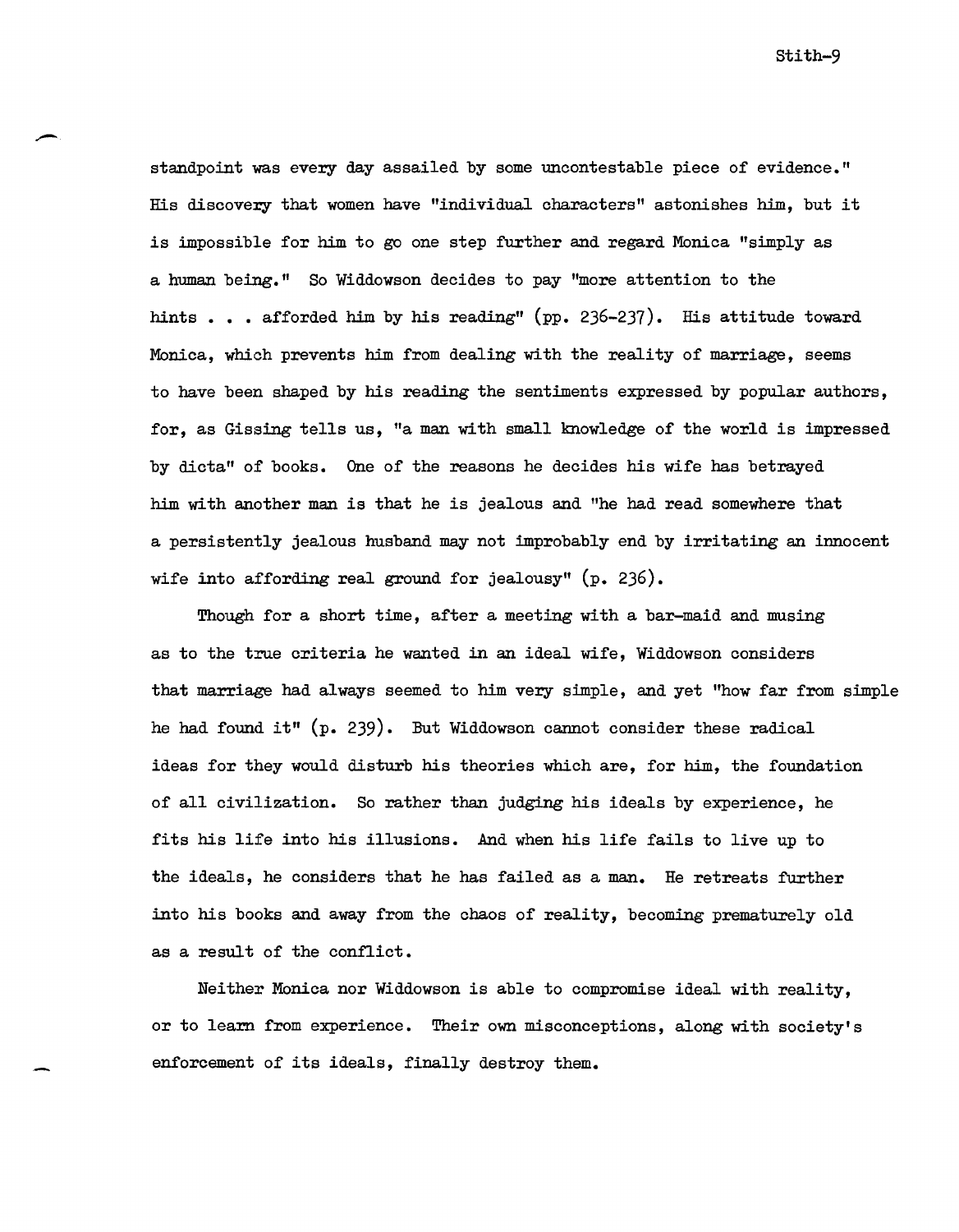stith-IO

Another couple in The Odd Women also struggle with the middle-class insti tution of marriage. Though Rhoda Nunn and Everard Barfoot realize the inadequacy of the Victorian ideal, they too fail to create a harmonious relationship because of their own misconceptions.

Rhoda Nunn's relationship with Everard Barfoot is as doomed to failure as Monica Madden's with Edmund Widdowson. Rhoda, too, has her own absolute theories by which she attempts to live in a world governed by chance. Rhoda *is* a prime example of what Everard Barfoot terms the "new woman" full of "zeal for womanhood militant" (p. 85). Describing herself to Monica Madden, Rhoda says she is "a woman who has made up her mind to live alone and work steadily for a definate object" which she states *is* "to make women hardhearted" (p. 37). Ignoring the reality of her own and of human nature, Rhoda applies her philosophy, instead of her experience, to life.

Nevertheless experience shows flaws *in* Rhoda's theories as surely as *it* does *in* the Victorian marriage concept. The idealized home has no place for the "odd women" Rhoda wishes to save, but she has no use for those like Monica Madden who have "no aptitude for anything but being a pretty  $\ldots$ , girl" (p. 11) or like Bella Royston who haven't sufficient self-restraint or selfrespect. Rhoda has as much contempt for these aliens in her idealized society as the middle-class has for the odd women. She, too, creates a class of outcasts in her projected world.

Belying her own passionate nature in her theory, Rhoda has tried to suppress all *emotion in* herself to the point that, as Mary Barfoot put it, she has "hardened her heart with theory" (p. 132). Upset by Rhoda's "utter coldness" (p. 132) to Bella Royston's suicide, Mary cautions her about her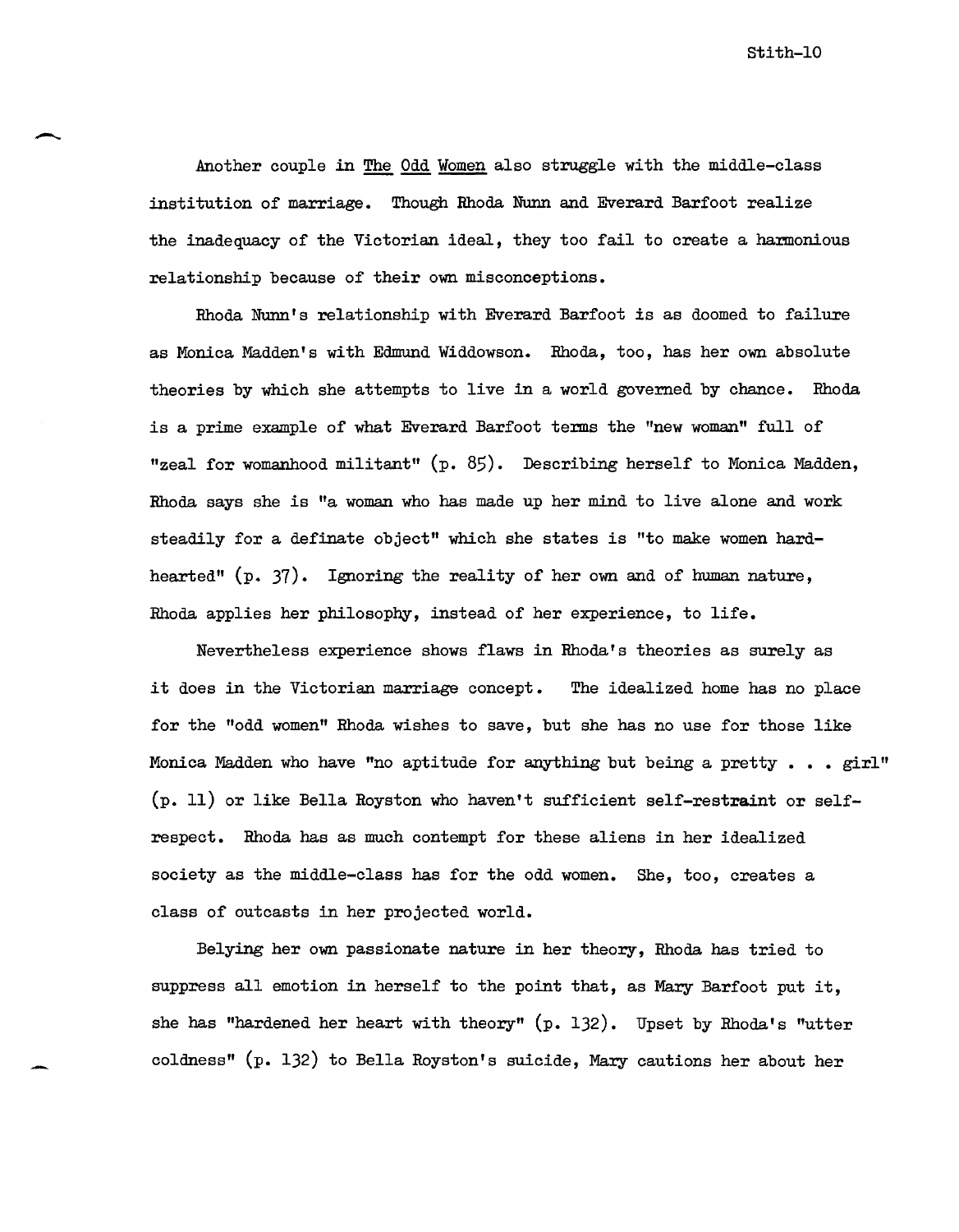stith-II

zealousness, about her "forced, exaggerated sentiment" against human weakness (p. 133). Rhoda, however, insists that emotion only clouds the "simple truth," and she remains unshakable in her beliefs. For she believes that to compromise her ideal, to admit that she could sympathize with a weak woman, would mean that she did not completly understand herself. And a lack of complete self-knowledge would cause her never again to "speak on any grave subject" (p. 133). Just as the middle-class Victorian society must maintain its ideals, so must Rhoda, for to admit a single flaw would cause the .entire structure to fail.

Rhoda, however, proves her misunderstanding of human nature in her relationship with Everard Barfoot. Though disdaining love, she finds herself drawn into a romantic affair; though holding in contempt the baser emotions, when she sees Monica with Everard, she cannot control her feelings of jealousy and suspicion; though she believes "marriage is an alliance of intellects"  $(p. 58)$ , she loves "with passion, allowing herself to indulge the luxurious emotion"  $(p. 264)$ . In addition to the supression of her passionate nature, Rhoda fails to see the role intellectual pride plays in maintaining his illusions. She is "intrigued by Barfoot, in part, because she knows he "was one of the men for whom women . . . had sacrificed themselves," and she had secretly "deemed ita hard thing" never to have a man make love to her. She believed "it took away from the merit of her position as a leader and encourager of women living independently"  $(p. 147)$ . So in addition to her sexual attraction to Barfoot, she is interested because "to reject a lover in so many respects desirable, whom so many women might envy her, would fortify her self-esteem"  $(p. 148)$ . She soon, however, finds that her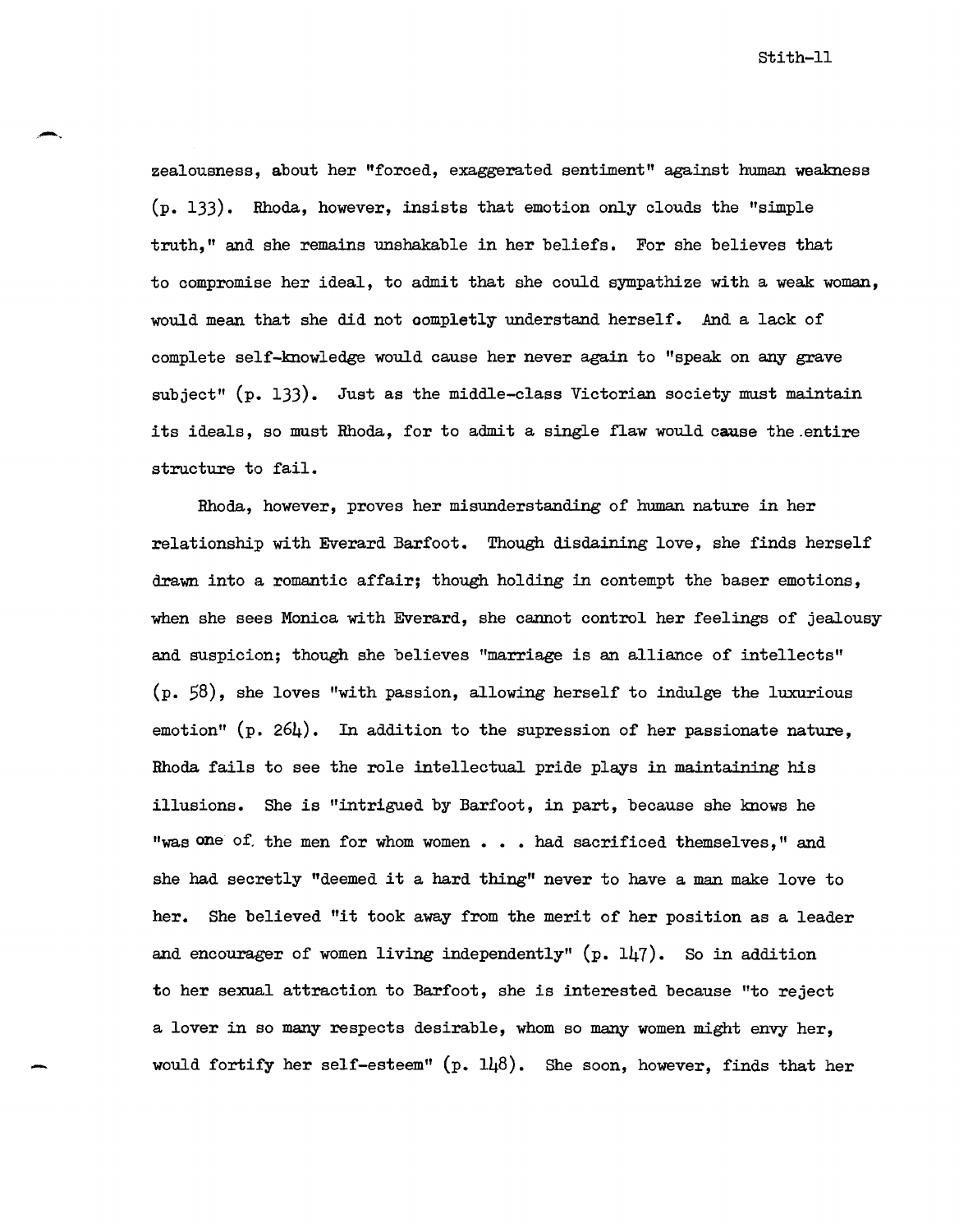emotions are a strong force that cannot be ignored. She had planned on basing her marriage on equality, putting aside the out-dated social conventions, only to discover how attractive the security of those legal vows are. Her fear of humiliation forces her to consider the new marriage form, for it would be crushing for her to return as a bride to those girls she had so adamently preached the single life. The ideal of her cause, however, is finally more comfortable for Rhoda to live with than the chaotic experience life offers. Her "'perfect day'" with Barfoot "was marred" by her weakness (p. 326), and she will now be strong. In her last moments with Barfoot she urges him leave while her vision of things is "so straight--and clear"  $(p. 327).$ 

Everard Barfoot also has his ideals and misconceptions which cloud reality and contribute to the failure of his relationship with Rhoda Nunn. Mary Barfoot, his cousin, tells Rhoda the story of Everard's early life, explaining that his "vigor of character" and his "desire to oppose his father in everything" made Everard a radical (p. 85). Everard's father, a self-made man, wanted his sons to be gentlemen, but the young man only developed hatred and scorn for the aristocrats he associated with at Eton. This self-pride remains a fundamental element of his personality. But this pride is tempered with a rather noble obstinacy--when Amy Drake tries to trap him into marriage, he lets himself be disinherited rather than compromise his principles. This unwillingness to compromise, apparent in Rhoda Nunn as well, works only as long as his ideals correspond with reality.

Barfoot describes his ideal marriage as involving "perfect freedom on both sides"  $(p. 104)$ . Yet throughout his relationship with Rhoda Nunn he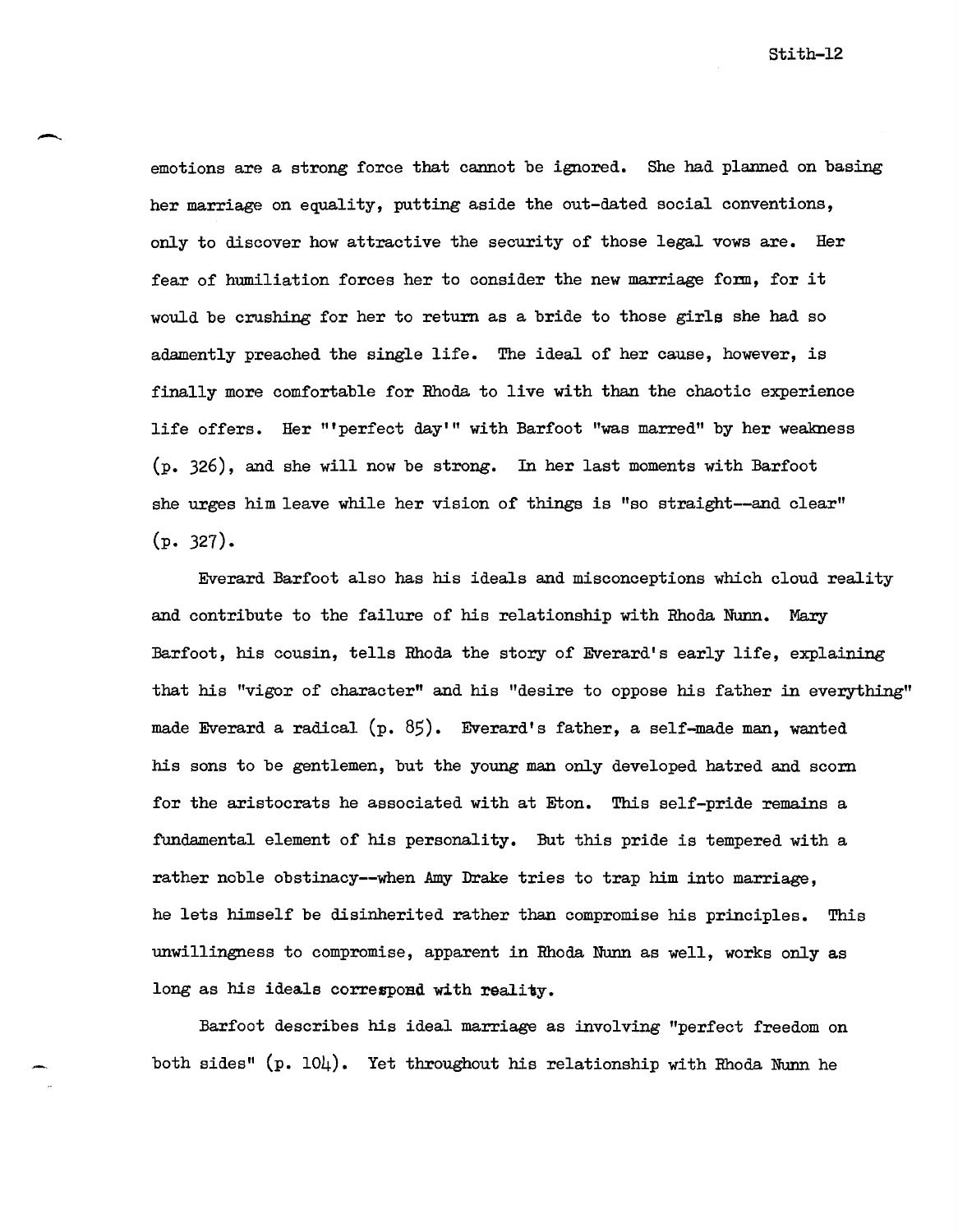seeks to impose his will upon her. He wishes to overpower her physically, for he likes "to feel superior" to her in some things  $(p. 256)$ . Though he believes that he delights in Rhoda's "independence of mind," he still desires "to see her in complete subjugation to him" (p. 261). Like Bevis, he seems, at times, unable to preceive when he is playing and when he is in earnest. His own thoughts and actions contrast with his theories, yet he fails to preceive the discrepancy.

Barfoot's inability to compromise plays an important part in his relationship to Rhoda. He demands, in his ideal, that she "must rise far above the level of ordinary intelligent women." "She must manifest an absolute confidence in him" (p. 261). He expects Rhoda to trust him on a purely emotional basis, for he has given her no empirical evidence of his trustworthiness. This demand is a grave one to make for an alliance founded on intellect. So the question of Barfoot's relationship with MOnica arises, and Barfoot refuses to compromise his principles. The relationship falters.

After leaving Rhoda after their argument, Barfoot spends more time wi th Agnes Brissendon where he realizes "the full extent of his sympathies with the social principles" of men and women "not in declared revolt against the order of things"  $(p. 319)$ . Like the other characters discussed, he falls back upon the idea of conventional marriage to add stability to his world. During his last visit with Rhoda, he asked her to marry him, viewing their previous thoughts of rebellion against society as a "fantastic idealism" (p. 327). Rhoda refuses, and Barfoot marries Agnes, a girl who finally answers the ideal he has struggled to define.

Both Rhoda Nunn and Everard Barfoot believe they understand them-

-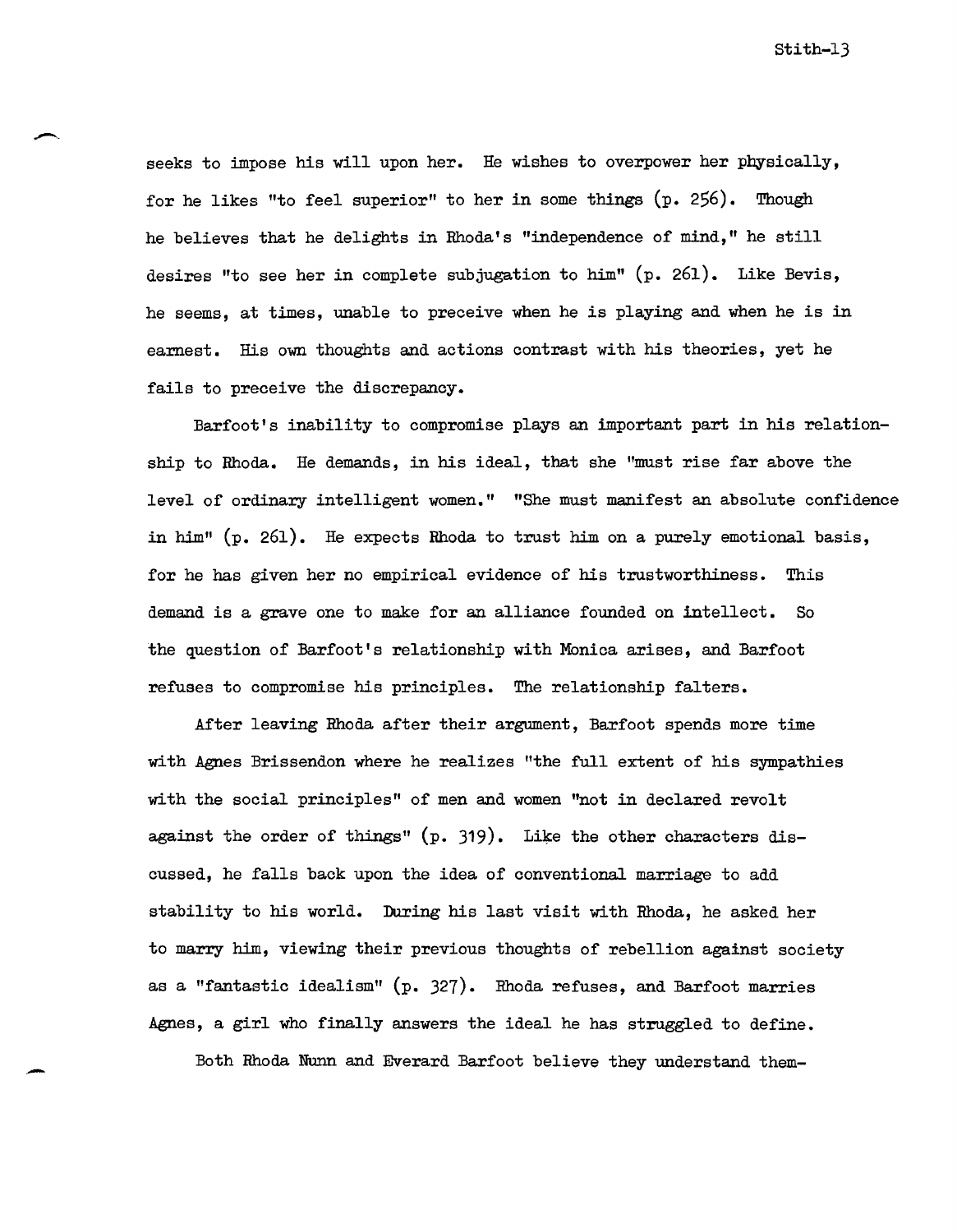selves, each other, and marriage, just as the Widdowsons do. Both the attempts at conventional and non-conventional marriage fail. But as Mary Barfoot cautions Rhoda, one must not "blame the institution of marriage with what is chargeable to human fate," for "a vain and miserable life is the lot of nearly all mortals" (p. 59). The Odd Women illustrates how circumstance and chance combined with social institutions, of which marriage is but one example, make unhappiness the common state. But Gissing would also have the reader realize that human beings create their own misfortunes. By living by ideals and failing to realize that "so much in life is compromise" (p. 120), the Widdowsons, the Nunns, and the Barfoots compound their own misery.

.-

-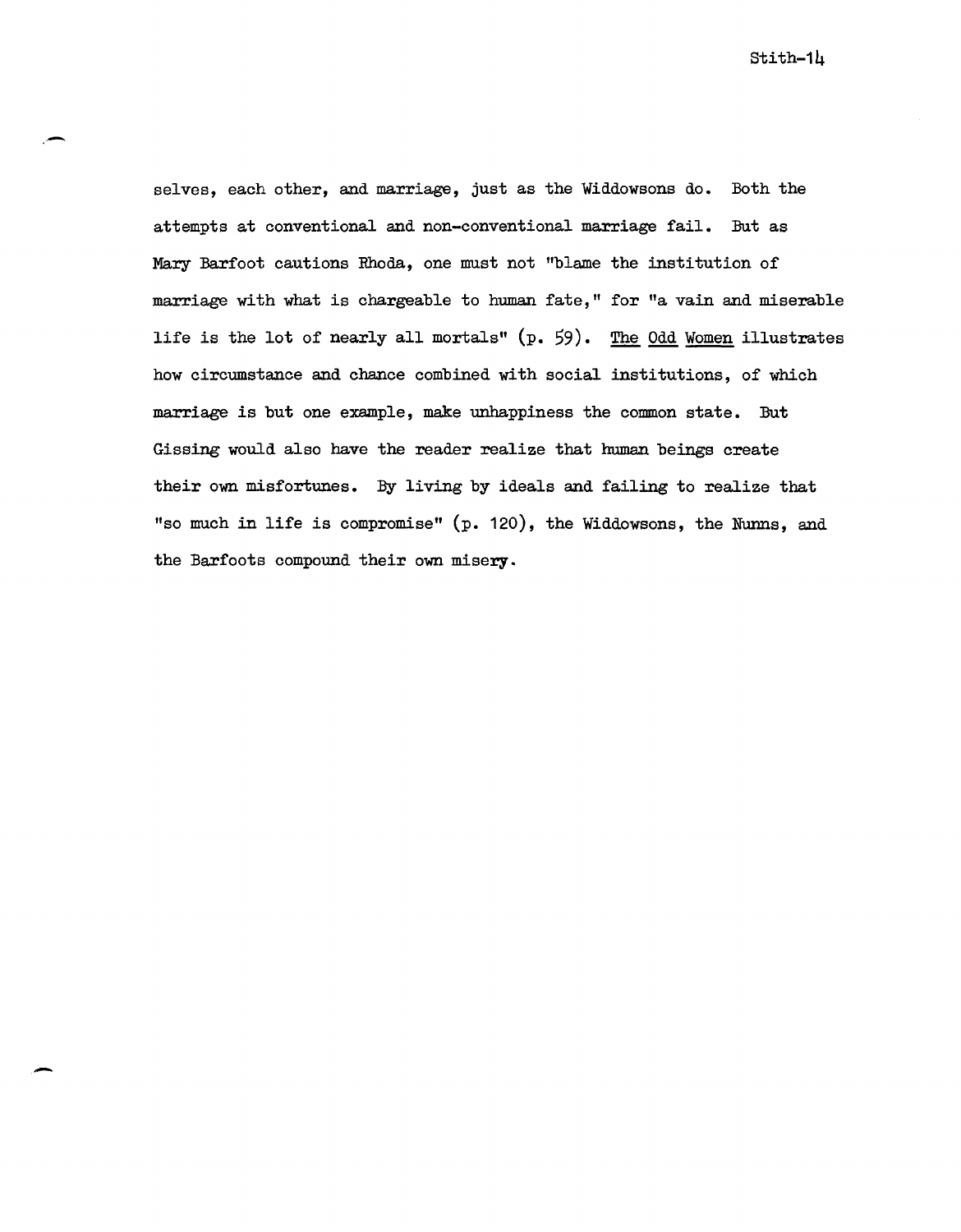## Endnotes

<sup>1</sup>George Gissing, The Nether World, ed. Walter Allen (New York: Dutton, 1973), p. 392.

2 "Introduction, " The Nether World, p. ix.

 $3$ Nether World, p. 392.

-

-

4George Gissing, The Odd Women (New York: W. W. Norton, 1971), p. 135: hereafter all references to this text will be included parenthetically within the text of the paper.

5John Henry Raleigh, "Victorian Morals and the Modern Novel," in The Victorian Novel: Modern Essays in Criticism, ed. Ian Watt (New York: Oxford University Press, 1971), p. 463.

 $6$ Alfred Tennyson, The Princess: A Medley in The Poetical Works of Alfred Tennyson (Chicago: National Library Association, 1887), pp. 379-380.

7Richard D. Altick, Victorian People and Ideas (New York: Norton, 1973), p. 53.